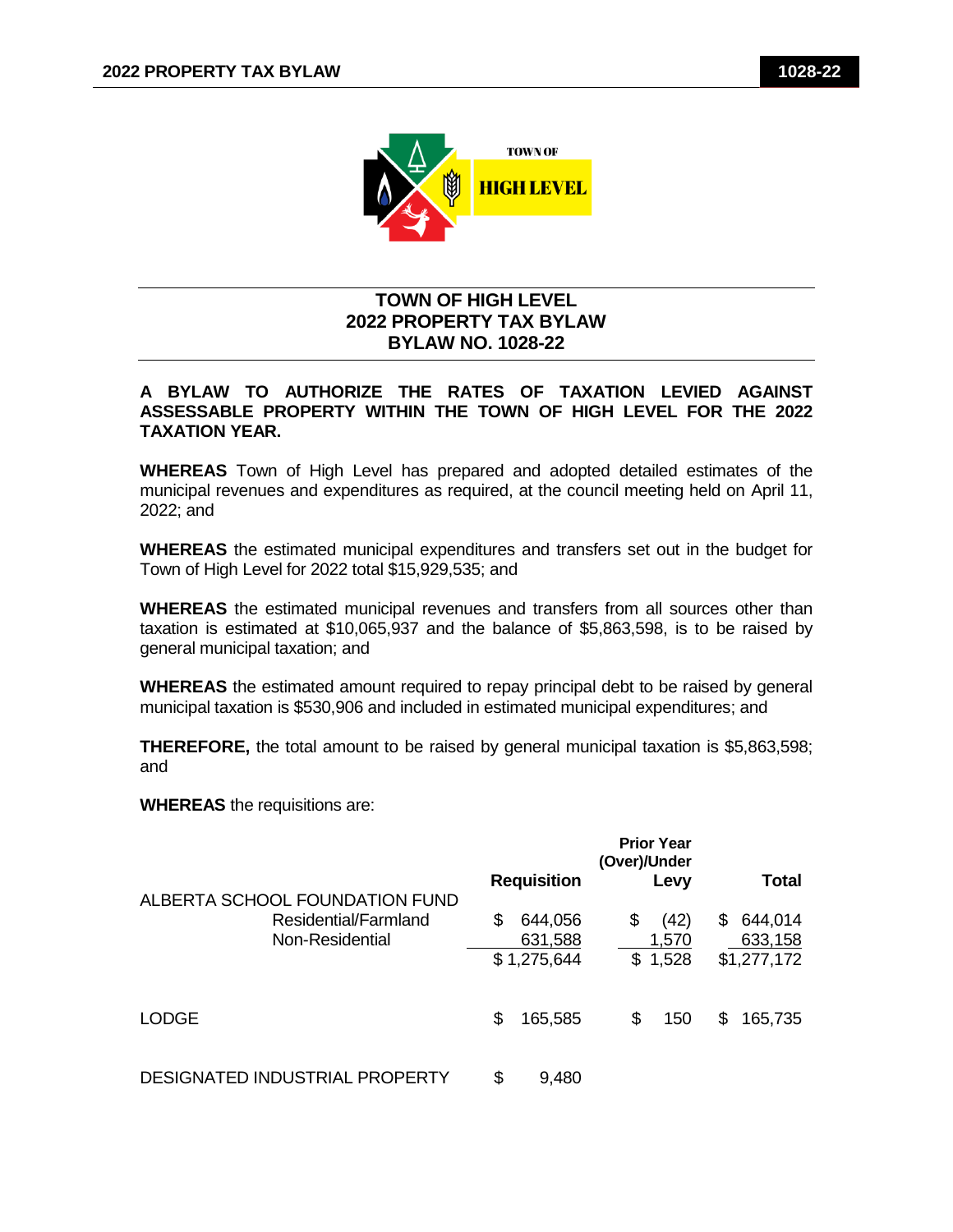**WHEREAS** the Council of the Town is required each year to levy on the assessed value of all property, tax rates sufficient to meet the estimated expenditures and the requisitions; and

**WHEREAS** the Council is authorized to classify assessed property, and to establish different rates of taxation in respect to each class of property, subject to the Municipal Government Act, Chapter M26, Revised Statutes of Alberta, 2000; and

**WHEREAS** the assessed value of all taxable property in Town of High Level as shown on the assessment roll is:

|                       | <b>Assessment</b> |
|-----------------------|-------------------|
| Residential/Farmland  | 243,843,640       |
| Non-Residential       | 174,680,250       |
| Machinery & Equipment | 91,641,300        |
| Linear                | 21,771,000        |
|                       | 530,936,190       |
|                       |                   |

**WHEREAS** Tax Exemption for Certain Clergy Residences Bylaw 977-18 exempts certain clergy residences.

**NOW THEREFORE** under the authority of the Municipal Government Act, the Council of the Town of High Level, in the province of Alberta, enacts as follows:

1. That the Chief Administrative Officer is hereby authorized to levy the following rates of taxation on the assessed value of all taxable property as shown on the Assessment Roll of Town of High Level:

| <b>General Municipal</b>              | <b>Tax Levy</b> | <b>Assessment</b> | <b>Tax Rate</b> |
|---------------------------------------|-----------------|-------------------|-----------------|
| Residential/Farmland                  | \$2,416,100     | 243,843,640       | 9.9084          |
| Non-Residential                       | 2,097,438       | 174,680,250       | 12.0073         |
| Machinery & Equipment                 | 1,088,357       | 91,641,300        | 12.0073         |
| Linear                                | 261,411         | 21,771,000        | 12.0073         |
| Revenue Due To Minimum Tax            | 292             |                   |                 |
| <b>Total General Municipal</b>        | \$5,863,598     | 530,936,190       |                 |
| <b>Alberta School Foundation Fund</b> | <b>Tax Levy</b> | <b>Assessment</b> | <b>Tax Rate</b> |
| Residential/Farmland                  | 621,943<br>S    | 243,601,290       | 2.5531          |
| Non-Residential                       | 580,772         | 169,815,520       | 3.4200          |
| Linear                                | 74,457          | 21,771,000        | 3.4200          |
| Machinery & Equipment                 |                 | 90,641,300        | 0.0000          |
| <b>Total ASFF</b>                     | \$1,277,172     | 435,187,810       |                 |